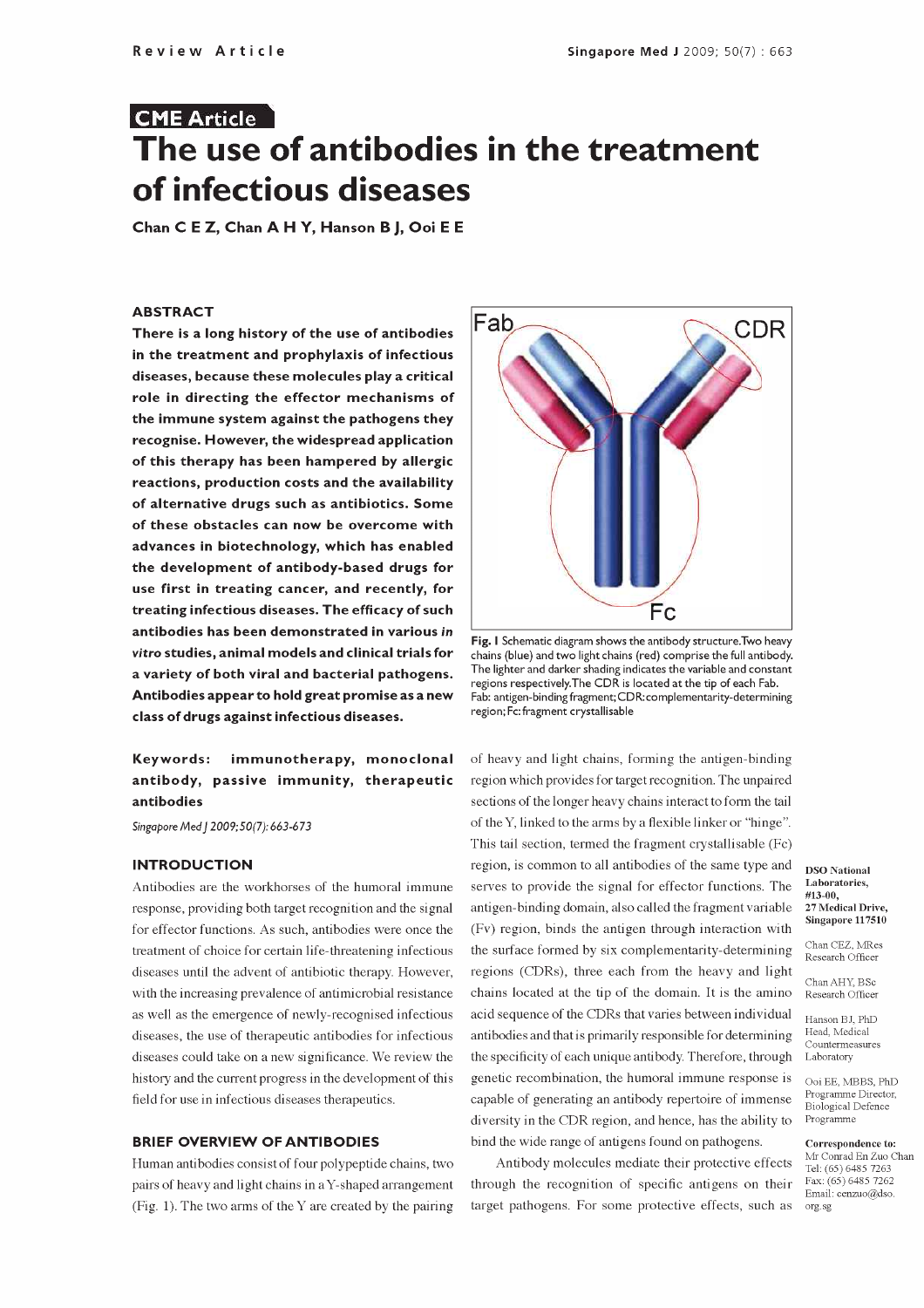virus and toxin neutralisation, binding of the antibody alone provides sufficient steric interference to disrupt the interaction between the given antigen and its cellular receptor, thereby abrogating virus uptake and replication or intoxication. However, other protective effects, such as phagocytosis, complement activation or antibodydependent cellular cytotoxicity (ADCC), depend on the bound antibody recruiting other components of the immune system. This occurs through the binding of complement proteins in serum or Fc receptors (FcR) on the all biopharmaceuticals in development. Initially, the revival surface of immune cells to the Fc region of the antibody. More recently, antibodies have been characterised that have direct antifungal or antibacterial action in vitro.<sup> $(1,2)$ </sup> In addition, it has been proposed that antibodies play additional roles in regulating cell -mediated immunity and inflammatory responses.<sup>(3)</sup>

### ANTIBODYTHERAPY IN THE PRE -ANTIBIOTIC ERA

With the discovery of the protective properties of sera by von Behring and Kitasato in 1890, the administration of hyperimmune sera from immunised animals or immune human donors, termed serum therapy, was considered as an option for the treatment of infectious diseases. Indeed, in 1894, von Behring, in collaboration with others, was producing anti -diphtheria serum in dairy cattle for therapeutic use.<sup>(4)</sup> By the early 20th century, serum therapy was widely used to treat a variety of bacterial infections, such as Streptococcus pneumoniae and Neisseria  $meningitidis$ .<sup> $(5)$ </sup> Unfortunately, this treatment often had significant side effects due to the immune response against the animal -derived antibodies, the most severe being serum sickness, a type of delayed hypersensitivity response characterised by fever, chills, rashes, arthritis, and occasionally glomerulonephritis. Furthermore, the specificity of individual antibodies meant that separate immune sera had to be raised for different pathogens, and in the case of Streptococcus pneumoniae, individual serotypes.<sup>(5)</sup>

Hyperimmune sera also had the disadvantage of being a polyclonal antibody preparation containing undefined concentrations of multiple specific and non- specific antibodies. As a result, it was extremely difficult to standardise serum quality and ensure the efficacy of the therapeutic serum products. These complications, together with the discovery of penicillin and the rise of the antibiotic age, brought about the abandonment of serum therapy for the treatment of bacterial infections by the early 1940s. Nevertheless, this early adoption of antibody -based therapy demonstrates the therapeutic potential of antibodies.

# REVIVAL OF PASSIVE IMMUNITY: ANTI-BODY TECHNOLOGY DRIVES ANTIBODY DEVELOPMENT

The last few decades have seen a revival of interest in the therapeutic potential of antibodies, and antibodies have become one of the leading classes of biotechnologyderived drugs. As of last year, 17 antibody -based drugs have been approved for use and over 160 are currently under development.<sup>(6)</sup> Altogether, they account for 20% of was driven by a search for alternatives to traditional small molecule drugs. Despite decades of intensive research on cancer and AIDS, these drugs have not succeeded in providing a definitive cure for either disease, and those that do show significant efficacy also have significant side effects. In addition, many pathogens have demonstrated a marked ability to gain resistance to antimicrobial drugs, such as methicillin-resistant Staphylococcus (S.) aureus, extreme drug-resistant Mycobacterium tuberculosis and Plasmodium falciparum.

In contrast to traditional drugs, antibodies have two properties that make them highly attractive as therapeutic agents. The first is their low toxicity, as antibodies are endogenous proteins native to the body. The second is their high specificity. In contrast to the shotgun approach of chemotherapy and radiotherapy, the high specificity of antibodies opens up the possibility of directed targeting, making them extremely attractive as potential cancer therapies. However, initial studies on the therapeutic use of antibodies against cancer only started in the 1960s, when researchers attempted to identify the unique surface markers of cancerous cells, which could be used as targets against which polyclonal sera could be made.<sup> $\sigma$ </sup> Unfortunately, these studies had little success due to the inherent problems associated with using sera in humans.

Hybridoma technology, first reported in 1975, was thought to be the answer to the problems facing polyclonal sera. By immortalising murine B lymphocytes through fusion with a myeloma cell for the first time, it was now possible to produce individual high -affinity, specific antibodies, termed monoclonal antibodies (mAbs), continuously. $(8)$  Unfortunately, the excitement over these antibodies as therapeutics was short-lived when early clinical trials with mAbs against cancer targets showed that their administration to patients triggered an immune response against the foreign antibody and the generation of human anti-mouse antibodies.<sup>(9)</sup> Often, this resulted in allergic reactions and faster clearance of the delivered antibody, and in some cases, neutralisation of therapy and tumour escape. (10-12)

Advances in our understanding of molecular biology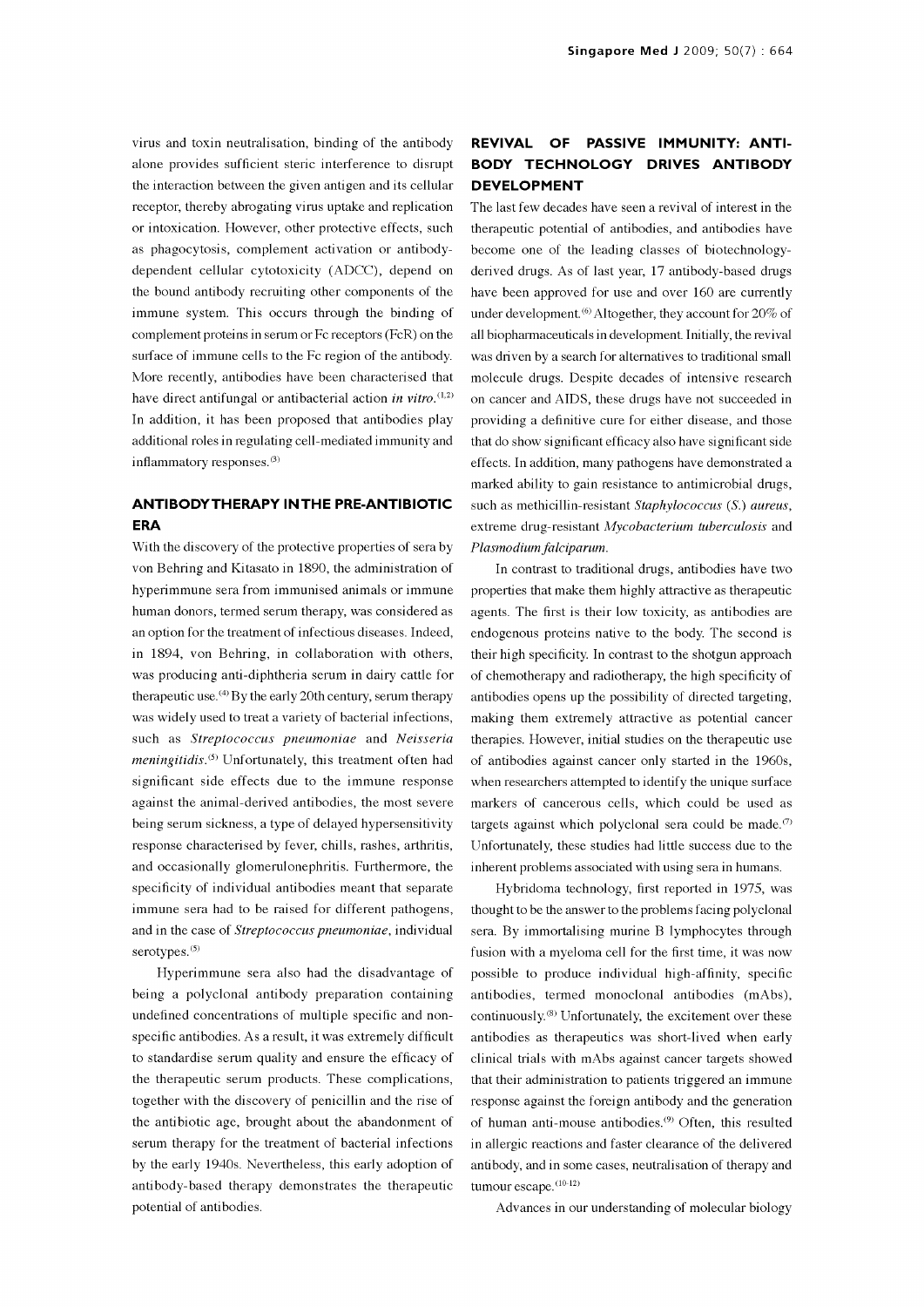

Fig. 2 Chart shows the milestones in antibody technology. Various biotechnology developments (boxes) have enabled the shift from polyclonal serum towards monoclonal and increasingly more human antibodies.

have enabled the development of genetic engineering techniques to overcome such adverse reactions, a list of which is given in Fig. 2. This is achieved by converting murine and other non -human antibodies into antibodies that would trigger a reduced or even negligible hypersensitivity response by replacing non -human regions with the corresponding human region. $(13)$  This conversion was initially achieved by substituting the constant region of a mouse antibody with the corresponding human one.<sup>(14)</sup> Aside from reduced immunogenicity, such a chimeric antibody was able to engage more effectively the immune effector functions such as ADCC and phagocytosis. However, these chimeras still contain a completely murine variable region. In order to further eliminate the mouse sequences, CDR grafting was developed. CDR loops responsible for antigen recognition were taken from the murine antibody sequence and cloned into the respective regions of the corresponding human antibody, resulting in an almost completely human antibody with the specificity of the former murine antibody.<sup>(15)</sup> More recently, methods that take advantage of developments in computer bioinformatics have been developed to scan non -human antibodies for known human HLA class I or II epitopes. Removal of these epitopes through point mutation of specific amino acids is expected to completely abrogate usually the antibody repertoire that is found in one detection by the immune system.<sup>(16)</sup>

The importance of reducing immunogenicity with chimeric and humanised antibodies was amply

demonstrated in a meta-survey of the anti-antibody hypersensitivity responses (AAR) produced by the various murine, chimeric and humanised therapeutic antibodies in clinical trials.(17) This survey classified these responses as negligible if AAR occurred in less than 2% of patients, tolerable if AAR occurred in 2%-15% of patients and marked if AAR occurred in more than 15% of patients. Out of a total of 44 murine antibodies surveyed, 84% of these produced marked AAR in patients during clinical trials. In contrast, only 40% of the chimeric and 9% of the humanised antibodies surveyed produced marked AAR. On the other hand, 55% of humanised antibodies had a negligible AAR, dropping to 33% and 9% for chimeric and mouse antibodies, respectively.

#### THE DEVELOPMENT OF FULLY HUMAN MONOCLONAL ANTIBODIES

The drive to humanise animal-derived monoclonal antibodies was complemented by the development of methods for obtaining fully human monoclonal antibodies, both in vitro through antibody library screening and in vivo by the immortalisation of B cells and the development of transgenic animals (Fig. 2). An antibody library is essentially a genetic collection of different antibodies, or more individuals, and can consist of up to  $10^{10-11}$ clones. (18) Obtained by cloning out the antibody genes of B lymphocytes from human donors or using synthetic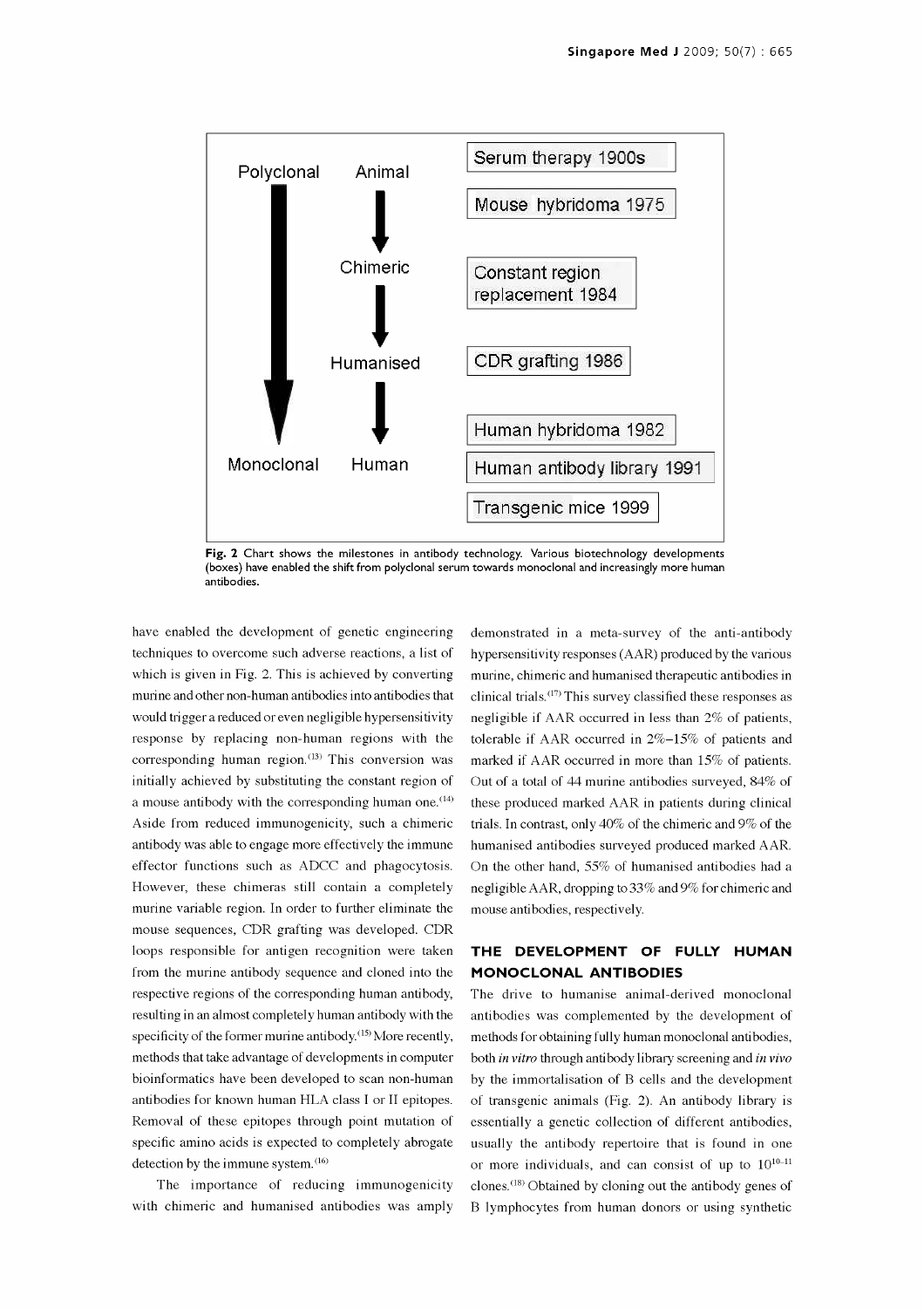| Prefix<br>Variable | Infix (target) |                       | Infix (source) |                      | Suffix |
|--------------------|----------------|-----------------------|----------------|----------------------|--------|
|                    | $-vi(r)$ -     | viral                 | $-u-$          | human                | -mab   |
|                    | $-ba(c)-$      | bacterial             | -0-            | mouse                |        |
|                    | $-fu(ng)$ -    | fungal                | $-a-$          | rat                  |        |
|                    | $-le(s)-$      | infectious lesion     | -e-            | hamster              |        |
|                    | -tox $(a)$ -   | toxin as target       | ÷              | primate              |        |
|                    | -li(m)-        | immune system         | -xi-           | chimeric             |        |
|                    | -ki(n)-        | interleukin as target | $-zu-$         | humanised            |        |
|                    | $-ci(r)-$      | cardiovascular        | $-axo-$        | rat/murine hybrid    |        |
|                    | -mu(l)-        | musculoskeletal       | -xizu-         | chimeric + humanised |        |
|                    | $-neu(r)$ -    | nervous system        |                |                      |        |
|                    | $-o(s)-$       | bone                  |                |                      |        |
|                    | $-co(l)$ -     | colonic tumour        |                |                      |        |
|                    | $-me(l)$ -     | melanoma              |                |                      |        |
|                    | $-ma(r)$ -     | mammary tumour        |                |                      |        |
|                    | $-go(t)$ -     | testicular tumour     |                |                      |        |
|                    | $-go(v)$ -     | ovarian tumour        |                |                      |        |
|                    | -pr(o)-        | prostate tumour       |                |                      |        |
|                    | -tu(m)-        | miscellaneous tumour  |                |                      |        |

Fig. 3 List shows the nomenclature of monoclonal antibodies. Nonproprietary names of monoclonal antibodies can be separated into <sup>a</sup>prefix,two infixes and one suffix.The suffix is always mab and the prefix is variable.The first infix is defined by the antibody target and the second infix by the source of the antibody.Therefore Pali-vi-zu-mab is a chimeric (zu) antibody against a virus (vi),whileAda-lim-umab is a fully human (u) antibody against an immune system cytokine (li),TNF- $\alpha$  [Adapted from Guidelines to Naming Biologics, United States Adopted Names (USAN) Council].

antibody genes made from a fixed human framework and randomly generated CDRs, these antibodies are then expressed on the surface of a suitable host, e.g. yeast, bacteria or phage (bacterial virus), as a polyclonal collection and then screened for individual monoclonal antibodies that bind the desired antigen. This method of antibody screening is termed yeast, bacteria or phage display, depending on the type of host used. Occasionally, antibody libraries are made that just consist of variants of one parent antibody, generated through mutations of the variable region. These libraries are usually used to evolve antibodies with higher affinity or broader specificity from a parent antibody.

The advantages of *in vitro* selection are that specific antibody characteristics, such as a slow dissociation rate from the antigen, higher affinity and specificity or even cross specificity, can be selected for, depending on the screening and selection process. The power of in vitro screening techniques was demonstrated in two recent studies. Garcia -Rodriguez et al used a yeast display based on co -selection with two Clostridium botulinum neurotoxin types to evolve a mAb which originally had a high affinity for toxin type Al and a low affinity for type A2 to a mAb with a high affinity for both.<sup> $(19)$ </sup> This proved that it is possible to engineer wider specificity into antibodies by evolving a single antigen binding region to recognise two different epitopes. Another study, which used phage display

to increase the affinity of mAbs against the protective antigen (PA) of Bacillus (B.) anthracis, demonstrated that the efficacy of antibodies can be improved by enhancing affinity. $(20)$ 

While further *in vitro* manipulation may be required for antibodies generated in vitro due to the lower affinity of such antibodies isolated from initial screening, in vivo screening enables the isolation of high affinity antibodies that have been affinity matured in the course of selection by the immune system. Methods to immortalise human B cells using the Epstein -Barr virus were developed in the late 1970s<sup>(21)</sup> and have been used to produce fully human neutralising antibodies against the hepatitis C virus from seropositive donors.<sup>(22)</sup> In a unique combination of genetic engineering and immunological techniques, transgenic mice carrying human immunoglobulin genes and expressing a fully human repertoire of antibodies have been made, e.g. XenoMouse, and then used to screen for antibodies against a variety of pathogens including SARS coronavirus, HIV-1, Porphyromonas gingivalis, Pseudomonas aeruginosa and Cryptococcus neoformans. $(23-27)$  Another method used to generate mice with human immunoglobulin repertoires is to generate chimeric mice carrying human -derived immune cells. This was done by repopulating mice whose immune system has been eradicated by radiation with functional lymphocytes obtained from human donors (Trimera mice). This system was used to generate XTL001, a combination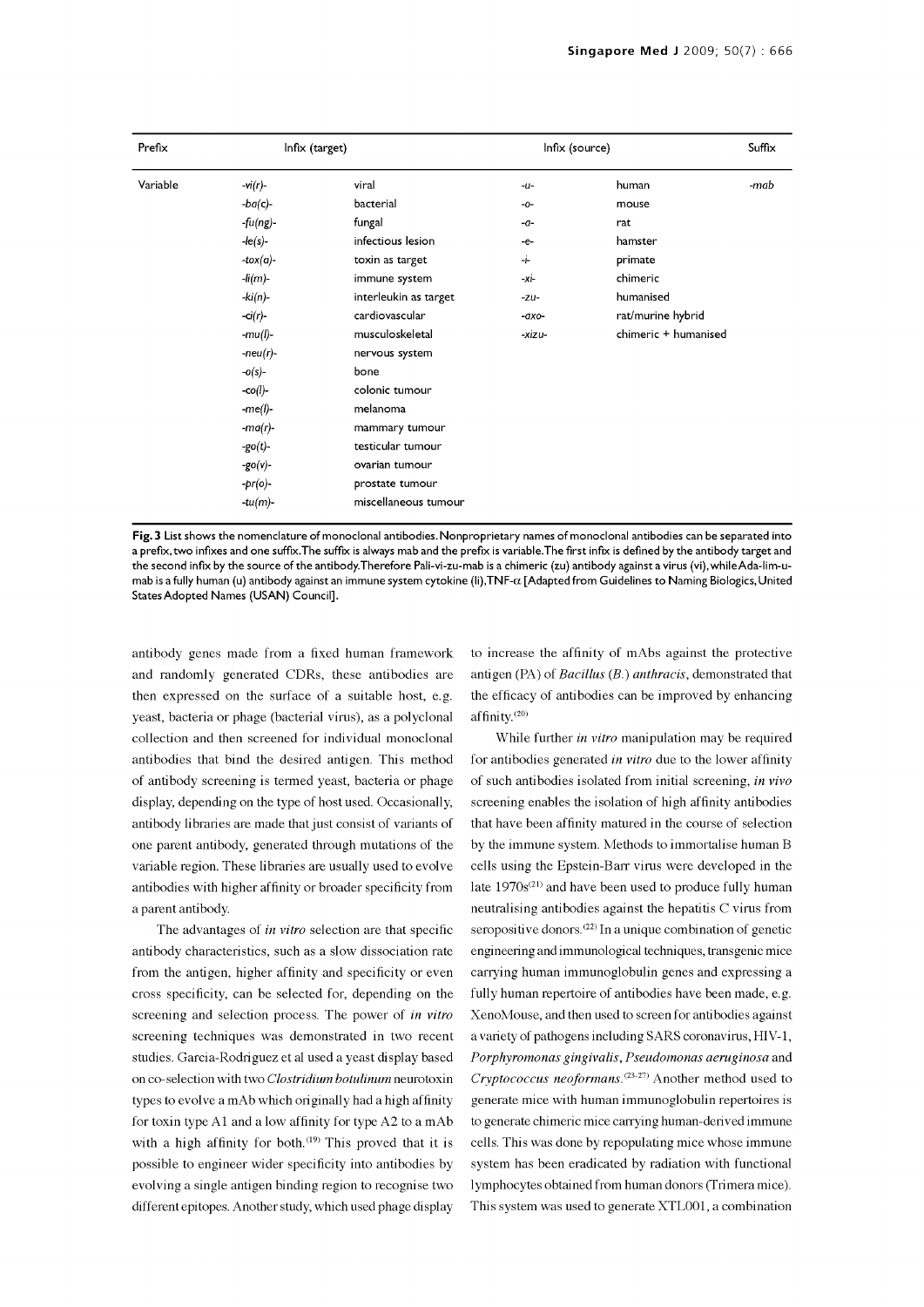of two human mAbs now in clinical trials for prophylaxis of hepatitis B reinfection in liver transplant patients.<sup>(28,29)</sup>

The success and utility of antibody humanisation and selection techniques can be seen in the increasing sophistication of antibody therapeutics coming on to the market. The first therapeutic antibody approved for use, muromonab (OKT3), in 1986, used to prevent organ rejection, was a murine mAb. Subsequently, chimeric and humanised mAb, basiliximab (Simulect) and daclizumab (Zenapax), both antibodies against IL2, were approved in 1998 and 1997 respectively, for treating the same condition. $(7,30)$  The first cancer therapeutic antibody, rituximab (Rituxan), approved in 1997, was a mouse -human chimera. This was rapidly followed by a humanised antibody produced by CDR grafting, called trastuzumab (Herceptin), and used to treat HER2+ breast cancer, in 1998. The first and only antibody currently approved for the treatment of an infectious disease, palivizumab (Synagis), is a humanised mAb. Recently, adalimumab (Humira), a fully human mAb isolated from a human antibody phage display library, was approved in 2002 and targets  $TNF-\alpha$  for the treatment of autoimmune diseases.<sup> $(31)$ </sup> This wide variety of antibody targets and methods of generation is reflected in their complex nomenclature, described in Fig. 3.

### THE EFFICACY OF ANTIBODY THERA-PEUTICS IN CURRENT CLINICAL USE

Ultimately, if therapeutic antibodies cannot protect against or treat infection, all techniques for antibody development are irrelevant. The protective effects of antibodies have been known for almost a century. A survey of early 20th century clinical studies on serum therapy for pneumococcal pneumonia and meningococcal meningitis showed a significant improvement in mortality among treated patients.<sup>(5)</sup> Serum therapy continues today with hyperimmune sera being used for the prophylaxis or treatment of various bacterial and viral diseases, albeit with mixed results. It has been recommended for prophylaxis of viral diseases such as cytomegalovirus (CMV), respiratory syncytial virus (RSV) and hepatitis B as well as for prophylaxis and the treatment of tetanus, botulism and diphtheria, where it functions as an antitoxin.<sup> $(32)$ </sup> In addition, it is also commonly used as an antivenom for the treatment of stings and snakebites.

A new form of antibody therapy using intravenous immunoglobulin (IVIG) has also been introduced. IVIG is a preparation of human polyclonal antibodies pooled from a large number of healthy donors, and unlike hyperimmune sera, is not enriched for antibodies specific to any particular pathogen. It was initially administered

to antibody deficient patients, but has been found to be useful in the treatment of a variety of autoimmune and inflammatory diseases due to its immunoregulatory properties.(33) These properties have also led IVIG to be used for the treatment of sepsis, where it is thought to reduce pathology by suppressing inflammation,  $(34)$ although various clinical trials and meta -analyses have reported conflicting results of its efficacy.<sup>(35-37)</sup> The process by which a successful cure is attained remains unclear and probably relies on processes extrinsic to immune effector mechanisms.

IVIG also appears to provide some benefits in the treatment of certain pathogens. In this regard, it probably functions like hyperimmune sera and relies on immune effector mechanisms such as opsonisation or neutralisation. Commercial IVIG has been shown to neutralise Staphylococcal and Streptococcal superantigens, opsonise bacteria in vitro and protect against infection in mice in vivo.<sup>(38-40)</sup> Positive case studies in human patients have also been reported, but no conclusive clinical trial has yet been conducted. (41,42) In addition, IVIG has been reported to be able to protect against as well as treat complications arising from CMV infection after organ transplantation.<sup>(43-45)</sup> However, in vivo and in vitro experimental data, as well as large-scale clinical trials on the efficacy of IVIG, are lacking. Unfortunately, there are also examples for which antibody administration was of limited efficacy, notably in Mycobacterium tuberculosis and Listeria  $monocy to genes infection.$ <sup> $(46,47)$ </sup> It is noteworthy that many bacterial infections for which antibodies show protective or therapeutic efficacy are those where toxin secretion is a major pathological component, while those infections for which antibodies are less effective are those involving intracellular pathogens. Although antibody -based therapy today still mostly relies on polyclonal preparations, mAbs have also started to make an appearance, with one mAb, palivizumab, approved for prophylaxis against RSV in high-risk neonates, besides many others in the pipeline. Many of these mAbs were developed for infections previously treatable or prevented with polyclonal preparations, such as RSV, hepatitis B, CMV and S. aureus. This is not surprising given the inherent advantages of mAbs over polyclonal preparations.

#### **ANTI-BACTERIAL ANTIBODIES**

Various studies have shown that targeting bacterial exotoxins is a viable strategy for antibody therapy. B. anthracis, the causative agent in anthrax and a potent biological weapon, produces a tripartite exotoxin consisting of a PA, lethal factor (LF) and oedema factor (EF). Post-exposure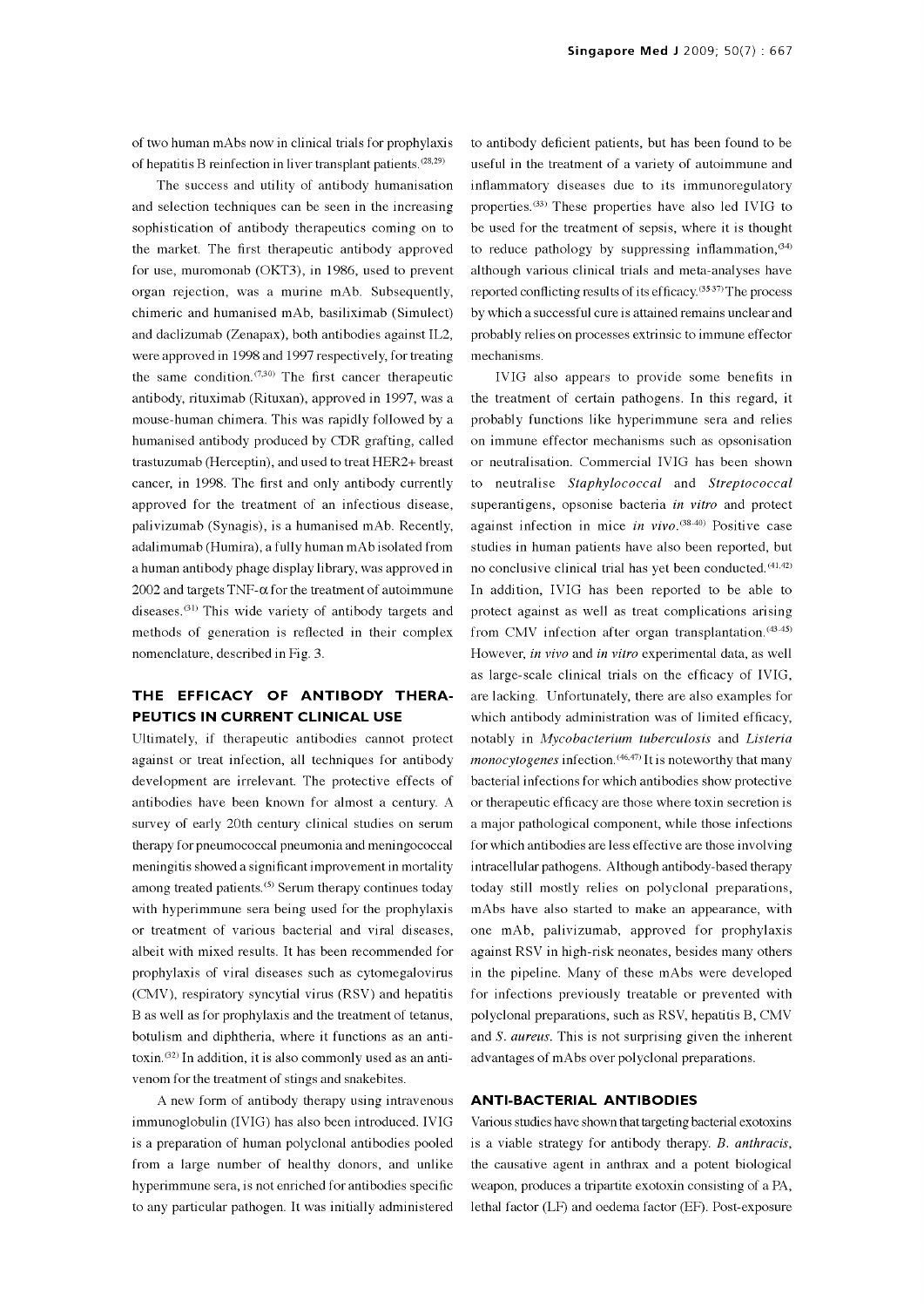prophylaxis with a mAb against PA protected against a lethal inhalational anthrax challenge in rabbits and monkeys, and a mAb against LF protected rats against a challenge with lethal toxin, a combination of PA & LF.<sup>(48,49)</sup> An anti-PA mAb was also found to act synergistically with the antibiotic ciproftoxacin for protection against inhalational anthrax.'5o' Another significant exotoxin-producing pathogen is the Shiga toxin-producing *Escherichia coli*, which causes severe gastrointestinal disease. Complications such as haemolytic uraemic syndrome, acute renal failure and death can result from toxin entry into the bloodstream, and currently, only supportive treatments are available. A human IgG1 mAb generated in transgenic mice against Shiga toxin subunit A prevented fatal systemic complications in piglets following administration after the onset of diarrhoea. $(51)$ Examples of other exotoxins against which mAbs have been shown to have some efficacy include Pseudomonas aeruginosa exotoxin A, Clostridium perfringens epsilon toxin and *Clostridium botulinum* neurotoxin.<sup>(52-54)</sup> However, the targeting of exotoxin requires prior knowledge of the pathology of the infectious agent and initial characterisation of the exotoxin.

Of a more generic nature, surface carbohydrates such as lipopolysaccharide (LPS) and lipoolgosaccharide contain regions that show relatively little variability between bacteria subtypes and have been explored as potential target antigens. Usually the antibody is targeted against shared or invariant epitopes such as the core carbohydrate backbone, as many bacterial species often exhibit variability in their carbohydrate side -chain residues. In addition, the targeting of LPS may have the advantage of preventing septic shock by promoting the clearance of LPS endotoxin in the bloodstream. However, studies with mAbs against these carbohydrates have shown mixed results. mAbs raised against the inner core LPS of various Neisseria meningitidis serotypes have shown poor phagocytic activity despite their avidity for whole cell bacteria and showed poor binding to full-length LPS.<sup>(55)</sup> Targeting Gram-positive bacteria has shown more positive results. mAbs produced against the deacetylated core carbohydrate backbone of the S. aureus surface carbohydrate, poly-N-acetylglucosamine (PNAG), conferred protection from a bacterial challenge in mice and performed better than mAbs against a fully acetylated wild-type PNAG.<sup>(56)</sup> In another study, mAbs raised against Streptococcus pneumoniae serotype 6B capsular polysaccharide with strong cross reactivity for serotype 6A showed avidity -dependent in vitro opsonisation and in vivo protection against a bacterial challenge with either subtype.<sup> $(57)$ </sup> Thus, while a generic target for bacteria is attractive, much work is still needed for it to be applied in the clinical setting.

Another area of focus for bacterial antibody therapy is in the treatment of antibiotic -resistant bacteria, such as S. aureus. One antibody that has reached the clinical trial stage is tefibazumab (Aurexis), a humanised mAb that binds clumping factor A (C1fA), a major virulence determinant in S. aureus. Tefibazumab has been shown to induce phagocytosis of CIfA-coated beads by human polymorphonuclear cells in vitro, protect against an intravenous challenge with S. aureus in a rabbit model of infective endocarditis and enhance the efficacy of vancomycin therapy in the rabbit therapeutic model. (58) In a phase two clinical trial of tefibazumab in patients with S. aureus bacteraemia, the treated group was found to have reduced nasal colonisation, although no significant difference in clinical outcomes was observed between the treated and placebo groups due to the small sample size.<sup>(59)</sup> Therapeutic antibodies have also been found to be useful in treating fungal infections. Borrowing from the development of antibody -radioisotope conjugates for the treatment of cancer, treatment with an mAb directed against Cryptococcus neoformans capsular glucuronoxylomannan labelled with either radioactive bismuth-213 or rhenium-188 improved survival rates of infected mice, although the treatment was not 100% successful.<sup>(60)</sup>

#### ANTIBODIES AND VIRAL DISEASE

Palivizumab, the only mAb currently on the market for the treatment of infectious diseases, was developed as a prophylactic treatment against the viral disease RSV. Although mAbs have been shown to be able to neutralise many viral pathogens in vitro, the utility of mAb therapy in viral diseases is still a matter of contention as it is unclear to what extent viral clearance depends on antibody-mediated immunity. The clearance of a viral infection is usually associated with T cell-mediated adaptive immunity.  $CD8+T$  cells act by killing virus-infected cells, thus preventing viral replication and reducing the viral load. However, in acute infections, neutralising therapeutic antibodies may still be able to help by suppressing viral replication and viraemia, giving the host immune system time to develop an effective response for viral clearance. In addition, antibodies can promote the killing of infected cells expressing viral proteins on their surface through the activation of natural killer (NK) cells that mediate ADCC, in addition to their viral neutralisation properties.  $(61, 62)$ 

For viral infections where the host immune system is unable to completely clear the virus, leading to a chronic infection, the administration of neutralising antibodies may not be able to achieve complete clearance. In two separate clinical trials using human mAbs against a hepatitis B virus S antigen to treat patients with chronic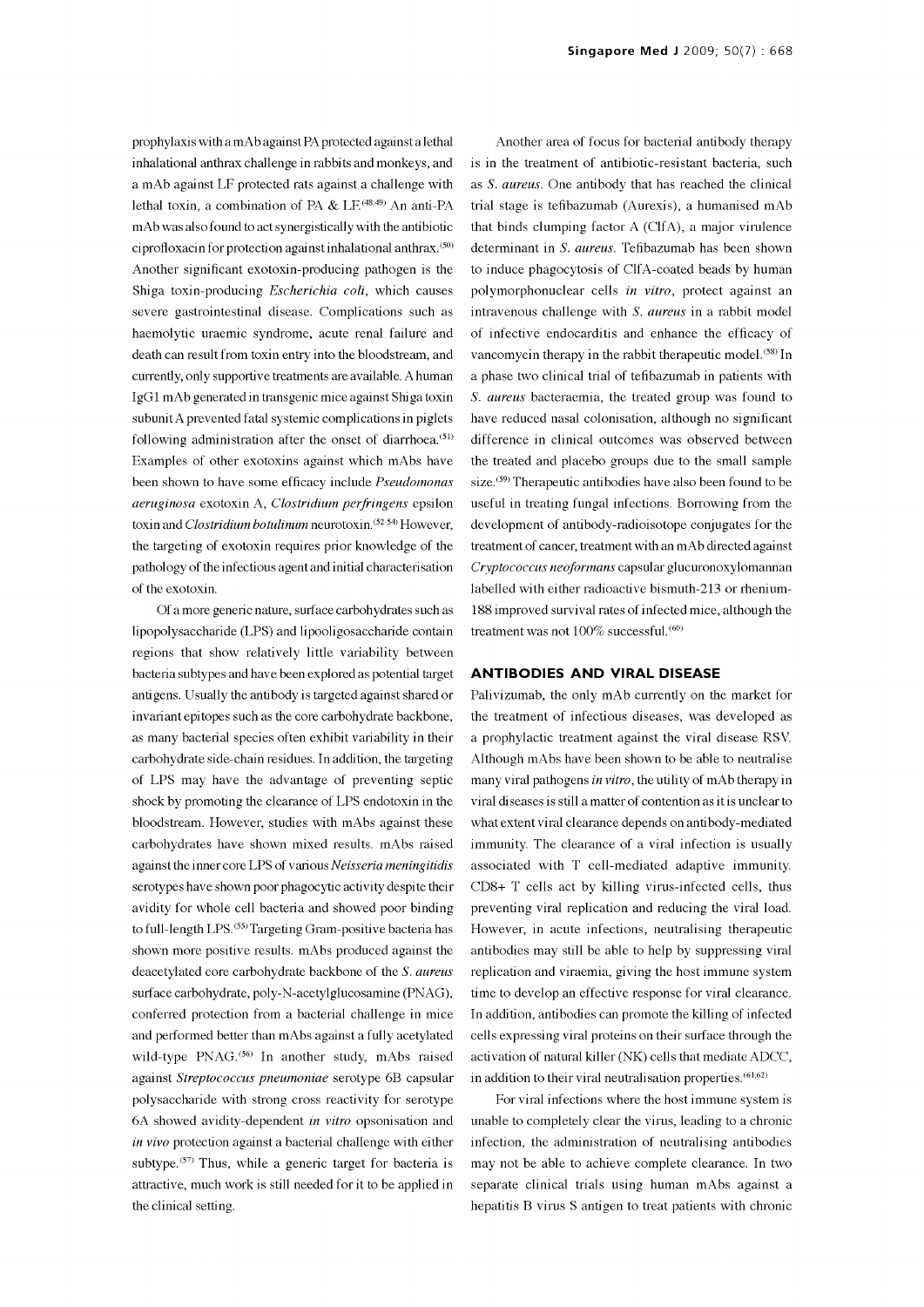hepatitis B infection, the viral DNA and S antigen load in serum were significantly and rapidly reduced after antibody administration.<sup>(63,64)</sup> Heijtink et al also showed the maintenance of a 90% reduction in S antigen levels 15 days after cessation of therapy in half of the patients, and this correlated with the persistence of the administered mAb in serum. However, in both studies, DNA and S antigen levels eventually recovered once antibody levels in the serum declined following the cessation of therapy. Nonetheless, regular administration of therapeutic antibodies may still prove useful by preventing disease transmission, the infection of healthy cells or the development of pathology through the continued suppression of viral levels.

In other studies with HIV, researchers have shown that the regular administration of therapeutic antibodies may lead to the development of escape mutants. In a landmark clinical trial, a combination of three broadly neutralising HIV antibodies administered over a period of 12 weeks was able to delay viral rebound after the cessation of antiviral treatment as compared to controls. However, viral levels eventually recovered despite the continued administration of all three antibodies. An analysis of viral isolates collected subsequent to antibody administration and during viral rebound found an increasing resistance to the neutralising effect of one of the three antibodies over the course of several months, although the isolates remained sensitive to the other two antibodies.<sup> $(65)$ </sup> This suggests that the other two antibodies were not able to achieve a neutralising effect in vivo, possibly due to low levels in the serum. Thus, the successful treatment of such infections may require continuous administration of a combination of antibodies that cover a broad range of epitopes and at levels that are individually neutralising in vivo, reminiscent of current treatments of HIV using multiple drug therapy.

#### A NICHE FOR ANTIBODY-BASED DRUGS AGAINST EMERGING INFECTIONS?

Despite years of research, certain pathogens, such as HIV, have proved to be extremely difficult to treat with antibody therapy, while other pathogens, such as exotoxin-secreting **CURRENT** bacteria, appear to be amenable to treatment. Nevertheless, antibodies have been shown to have prophylactic and therapeutic efficacy against a wide range of viral, bacterial and fungal pathogens. Compared to traditional drugs, the two prime advantages of antibody -based therapeutics are their generally low toxicity and their short-term timescale for development. This has been made possible by the ability of current biotechnology to rapidly generate and manipulate antibodies of various formats with a defined specificity and reduced immunogenicity. Thus, antibodies against a newly discovered pathogen could in theory be

generated and brought to clinical use in a relatively short period of time as compared to traditional drugs.

Thus, antibodies are prime candidates for drug development for emerging infections such as SARS and H5N1 avian influenza. Indeed, despite their recent appearance, antibodies have already been made against the above pathogens and tested for their therapeutic efficacy in various animal models. Treatment with a chimeric mouse human mAb or with mAbs isolated from convalescent human patients was able to completely protect mice infected with the H5N1 virus when administered up to 72 hours post-infection.(66,67) Prophylactic administration of human mAbs against the SARS coronavirus, selected either by phage display or in transgenic mice, was able to reduce the lung viral load in infected ferrets and mice respectively.(68,69) In a study of West Nile virus (WNV) infection in mice, the administration of a high-affinity humanised mAb up to two days after infection afforded complete protection, and administration between three and five days post-infection provided partial protection. $(70,71)$ This protection was partially dependent on Fc function, as mice treated with a mutant mAb defective for complement fixation or FcR binding had reduced survival rates.

However, a point to note on the use of antibody therapeutics is that their efficacy may depend on the immunocompetence of the individual. Antibody treatments that have been successful in protecting immunocompetent animals have been found to be ineffective in treating immunocompromised individuals. For example, the passive administration of human IgG prior and subsequent to infection of WNV in T and B cell -deficient (RAG1 and µMT) mice was unable to completely clear the infection but merely prolonged survival to approximately 35-50 days, in contrast to wild-type mice, which had a 100% survival rate.  $(72)$  This is an important consideration if the antibody is to be used to treat pathogens that cause immunodeficiency, e.g. HIV, or infect primarily immunocompromised individuals, e.g. WMV.

#### DRAWBACKS AND FUTURE POSSIBILITIES

The disadvantages of antibody therapeutics are that it is relatively expensive to manufacture, requires systemic administration and is only specific to a particular pathogen or serotype. However, it should be noted that cost estimates for antibodies are based on the first generation of antibodies to hit the market. The widespread use of antibodies is expected to drive the costs down. In addition, much research has been carried out on addressing these disadvantages and recent discoveries have opened up a wealth of options for antibody development (Fig. 4). Advances in protein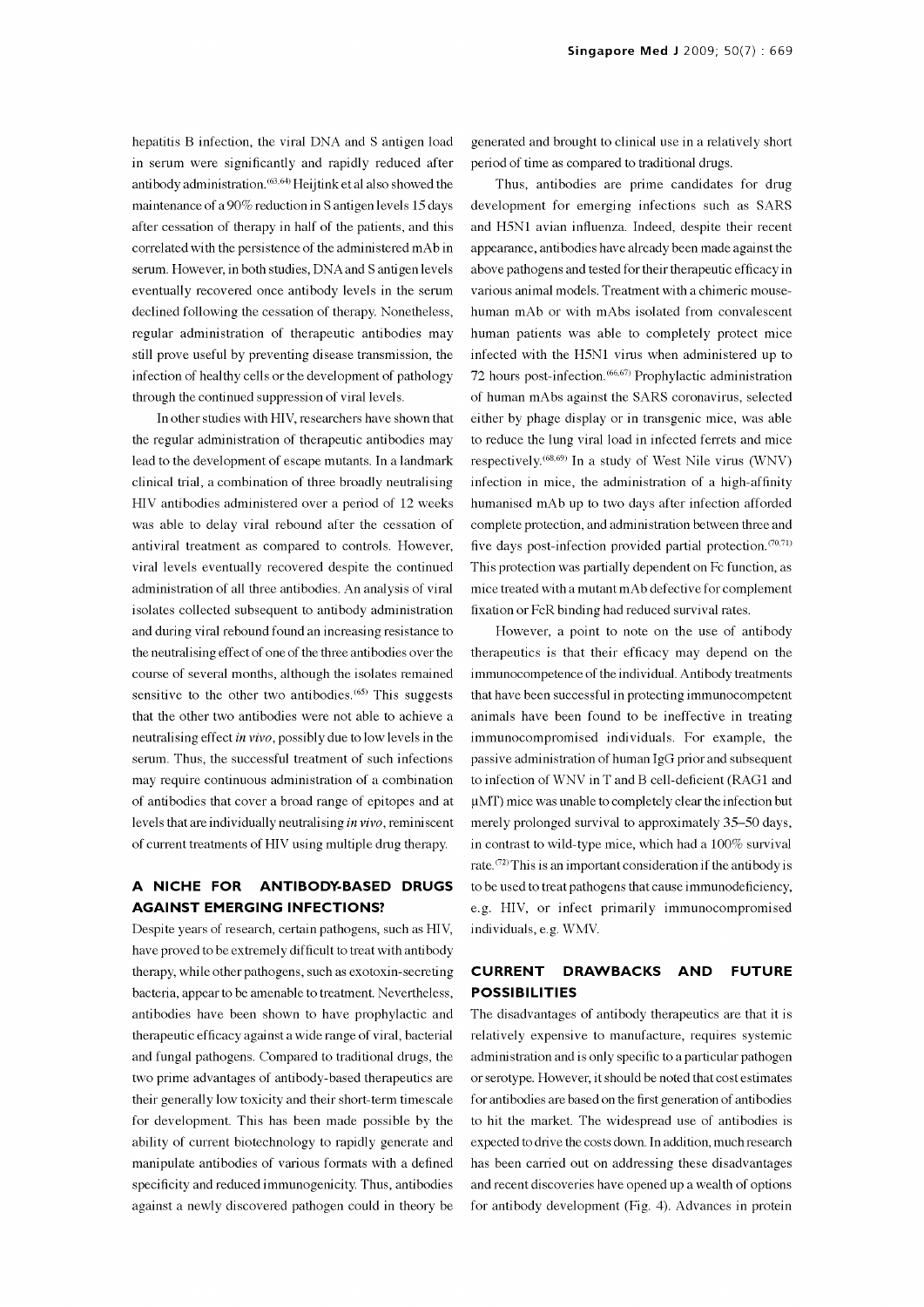

Fig. 4 Diagram shows future directions for antibody technology. Technologies are currently being developed to improve the specificity, effectiveness and to reduce costs. Possible technologies for improving the specificity of antibody -based drugs include formulations of multiple antibodies or selecting antibodies with broad specificity. The efficacy of current unmodified human antibodies can be improved through the use of radioisotope or toxin conjugates, higher affinity antibodies or fragment crystallisable regions engineered to better attract immune system effector functions. Costs of antibody production can also be reduced through production in cheaper expression systems, such as bacteria or yeast.

engineering have made it possible to express antigenbinding fragments (Fab) or even full-length antibodies technology and the advantages of antibody-based therapy, in bacteria. $(73,74)$  For antibodies requiring glycosylation for efficacy, glycoengineered yeast (Pichia pastoris) optimised for expressing recombinant antibodies with human N-glycosylation patterns have been developed.<sup>(75)</sup> These technologies are expected to bring down both the cost and the time taken to produce antibodies.

Another means to lower costs is by engineering antibodies for higher efficacy so that lower doses are required. One possibility is to engineer antibodies with Fc regions that have a higher affinity for Fc receptors.<sup> $(76)$ </sup> In doing so, these antibodies would have the advantage in competing with naturally circulating antibodies for the Fc receptors present on immune cells responsible for the effector mechanisms, e.g. NK cells that drive ADCC, and hence require lower levels for equivalent efficacy as compared to unmodified antibodies. Another alternative is to generate higher affinity antibodies, a concept already demonstrated with the high affinity, high efficacy mAbs against B. anthracis PA toxin mentioned earlier.<sup>(20)</sup> The limited potential of a single antibody to target individual serotypes or pathogens can be solved through the use of in vitro selection techniques to engineer broadly specific antibodies or by the use of multiple antibody formulations. However, in light of the potential threat of serious emerging diseases such as H5N1 and SARS, even an antibody capable of successfully combating only one such disease would still have great commercial and clinical potential.

With the increasing sophistication of antibody we can expect to see an increase in their share of the market for infectious disease therapeutics. Also, even though the majority of currently -approved antibodies were developed to treat cancer and autoimmune diseases, this does not necessarily imply that antibodies are of lesser use in treating infectious diseases, as that is their primary role in the body. Instead, this disparity can be attributed to the priorities of the pharmaceutical and medical communities during that period of development. The percentage of antibody therapeutics in the pipeline today that target infectious diseases is increasing and we shall soon see the effects of this reflected in the drugs approved for the market.

#### **CONCLUSION**

Today, modern biotechnology enables researchers to produce fully human antibodies against specific targets using a variety of in vivo and in vitro screening methods. Concurrently, research is being carried out on improving antibody efficacy, reducing production costs and improving affinity and specificity, with considerable success. With the emergence of new viruses and multidrug resistant bacterial strains, investment in the development of therapeutic antibodies may yield dividends in our clinical preparedness to combat these emerging threats.

#### ACKNOWLEDGEMENTS

We would like to acknowledge the contributions and ideas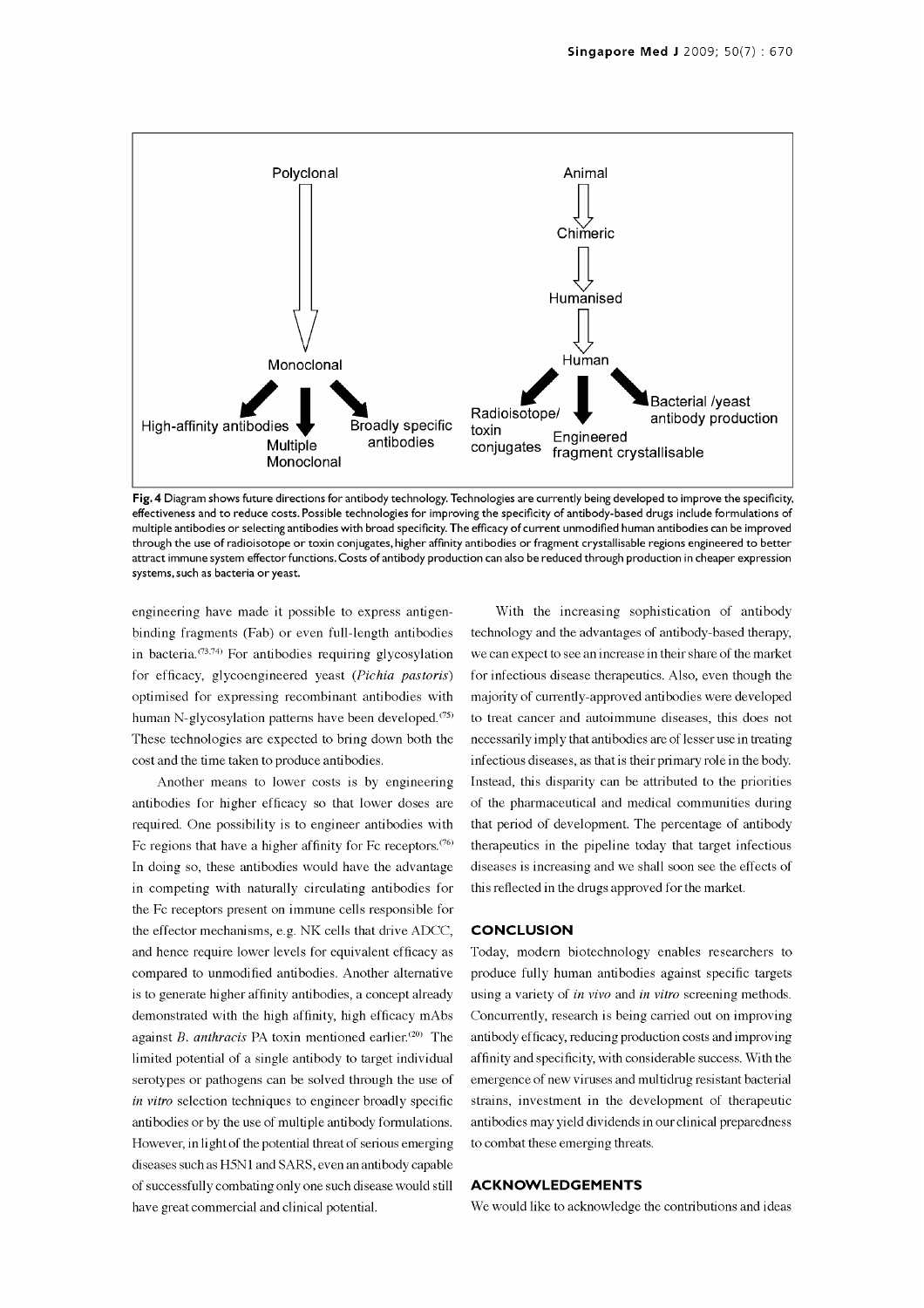of our colleagues, Angeline Lim, Haoming Fang and especially Steven Wong, for their critical reading of our manuscript.

#### REFERENCES

- 1. Connolly SE, Thanassi DG, Benach JL. Generation of a complement -independent bactericidal IgM against a relapsing fever Borrelia. J Immunol 2004; 172:1191-7.
- 2. Moragues MD, Omaetxebarria MJ, Elguezabal N, et al. A monoclonal antibody directed against a Candida albicans cell wall mannoprotein exerts three anti -C. albicans activities. Infect Immun 2003; 71:5273-9.
- 3. Casadevall A, Pirofski LA. New concepts in antibody -mediated immunity. Infect Immun 2004; 72:6191-6.
- 4. Winau F, Winau R. Emil von Behring and serum therapy. Microbes Infect 2002; 4:185-8.
- 5. Casadevall A, Scharff MD. Serum therapy revisited: animal models of infection and development of passive antibody therapy. AntimicrobAgents Chemother 1994; 38:1695-702.
- 6. 2006 Survey: Medicines in Development: Biotechnology. In: Pharmaceutical Research and Manufacturers Association of America [online]. Available at: www.phrma.org/files/ Biotech%202006.pdf. Accessed October 26, 2007.
- 7. Lin MZ, Teitell MA, Schiller GJ. The evolution of antibodies into versatile tumor-targeting agents. Clin Cancer Res 2005; 11:129-38.
- 8. Köhler G, Milstein C. Continuous cultures of fused cells secreting antibody of predefined specificity. Nature 1975; 256:495-7.
- 9. Schroff RW, Foon KA, Beatty SM, Oldham RK, Morgan AC Jr. Human anti-murine immunoglobulin responses in patients receiving monoclonal antibody therapy. Cancer Res 1985; 45: 879-85.
- 10. Dillman RO, Shawler DL, Dillman JB, Royston I. Therapy of chronic lymphocytic leukemia and cutaneous T -cell lymphoma with T101 monoclonal antibody. J Clin Oncol 1984; 2:881-91.
- 11. Miller RA, Oseroff AR, Stratte PT, Levy R. Monoclonal antibody therapeutic trials in seven patients with T -cell lymphoma. Blood 1983; 62:988-95.
- 12. Mirick GR, Bradt BM, Denardo SJ, Denardo GL. A review of human anti-globulin antibody (HAGA, HAMA, HACA, HAHA) responses to monoclonal antibodies. Not four letter words. Q J Nucl Med Mol Imaging 2004; 48:251-7.
- 13. Presta LG. Engineering of therapeutic antibodies to minimize immunogenicity and optimize function. Adv Drug Deliv Rev 2006; 58:640-56.
- 14. Morrison SL, Johnson MJ, Herzenberg LA, Oi VT. Chimeric human antibody molecules: mouse antigen-binding domains with human constant region domains. Proc Natl Acad Sci U S A 1984; 81: 6851-5.
- 15. Jones PT, Dear PH, Foote J, Neuberger MS, Winter G. Replacing the complementarity-determining regions in a human antibody with those from a mouse. Nature 1986; 321:522-5.
- 16. Roque -Navarro L, Mateo C, Lombardero J, et al. Humanization of predicted T -cell epitopes reduces the immunogenicity of chimeric antibodies: new evidence supporting a simple method. Hybrid Hybridomics 2003; 22:245-57.
- 17. Hwang WY, Foote J. Immunogenicity of engineered antibodies. Methods 2005; 36:3-10.
- 18. Hoogenboom HR. Selecting and screening recombinant antibody libraries. Nat Biotechnol 2005; 23:1105-16.
- 19. Garcia -Rodriguez C, Levy R, Arndt JW, et al. Molecular evolution of antibody cross -reactivity for two subtypes of type A botulinum neurotoxin. Nat Biotechnol 2007; 25:107-16.
- 20. Maynard JA, Maassen CB, Leppla SH, et al. Protection against anthrax toxin by recombinant antibody fragments correlates with

antigen affinity. Nat Biotechnol 2002; 20:597-601.

- 21. Tohda H, Oikawa A, Kudo T, Tachibana T. A greatly simplified method of establishing B-lymphoblastoid cell lines. Cancer Res 1978; 38:3560-2.
- 22. ErenR, LandsteinD, Terkieltaub D, et al. Preclinical evaluation of two neutralizing human monoclonal antibodies against hepatitis <sup>C</sup> virus (HCV): a potential treatment to prevent HCV reinfection in liver transplant patients. J Virol 2006; 80:2654-64.
- 23. Coughlin M, Lou G, Martinez O, et al. Generation and characterization of human monoclonal neutralizing antibodies with distinct binding and sequence features against SARS coronavirus using XenoMouse. Virology 2007; 361:93-102.
- 24. He Y, Honnen WJ, Krachmarov CP, et al. Efficient isolation of novel human monoclonal antibodies with neutralizing activity against HIV-1 from transgenic mice expressing human Ig loci. J Immunol 2002; 169:595-605.
- 25. Lai Z, Kimmel R, Petersen S, et al. Multi -valent human monoclonal antibody preparation against Pseudomonas aeruginosa derived from transgenic mice containing human immunoglobulin loci is protective against fatal pseudomonas sepsis caused by multiple serotypes. Vaccine 2005; 23:3264-71.
- 26. Maitta RW, Datta K, Lees A, Belouski SS, Pirofski LA.. Immunogenicity and efficacy of Cryptococcus neoformans capsular polysaccharide glucuronoxylomannan peptide mimotopeprotein conjugates in human immunoglobulin transgenic mice. Infect Immun 2004; 72:196-208.
- 27. Shibata Y, Hosogi Y, Hayakawa M, et al. Construction of novel human monoclonal antibodies neutralizing Porphyromonas gingivalis hemagglutination activity using trans genic mice expressing human Ig loci. Vaccine 2005; 23:3850-6.
- 28. Eren R, Lubin I, Terkieltaub D, et al. Human monoclonal antibodies specific to hepatitis B virus generated in a human/mouse radiation chimera: the Trimera system. Immunology 1998; 93:154-61.
- 29. Witherell G. XTL-001. XTL Pharmaceuticals. Curr Opin Investig Drugs 2002; 3:684-92.
- 30. Brekke OH, Sandlie I. Therapeutic antibodies for human diseases at the dawn of the twenty-first century. Nat Rev Drug Discov 2003; 2:52-62.
- 31. Lawrence, S. Billion dollar babies -- biotech drugs as blockbusters. Nat Biotechnol 2007; 25:380-2.
- 32. Keller MA, Stiehm ER. Passive immunity in prevention and treatment of infectious diseases. Clin Microbiol Rev 2000; 13:602-14.
- 33. Negi VS, Elluru S, Sibéril S, et al. Intravenous immunoglobulin: an update on the clinical use and mechanisms of action. J Clin Immunol 2007; 27:233-45.
- 34. Werdan K. Intravenous immunoglobulin for prophylaxis and therapy of sepsis. Curr Opin Crit Care 2001; 7:354-61.
- 35. Kreymann KG, de Heer G, Nierhaus A, Kluge S. Use of polyclonal immunoglobulins as adjunctive therapy for sepsis or septic shock. Crit Care Med 2007; 35:2677-85.
- 36. Laupland KB, KirkpatrickAW, Delaney A. Polyclonal intravenous immunoglobulin for the treatment of severe sepsis and septic shock in critically ill adults: a systematic review and meta-analysis. Crit Care Med 2007; 35:2686-92.
- 37. Werdan K, Pilz G, Bujdoso O, et al. Score -based immunoglobulin G therapy of patients with sepsis: the SBITS study. Crit Care Med 2007; 35:2693-2701.
- 38. Sriskandan S, Ferguson M, Elliot V, Faulkner L, Cohen J. Human intravenous immunoglobulin for experimental streptococcal toxic shock: bacterial clearance and modulation of inflammation. J Antimicrob Chemother 2006; 58:117-24.
- 39. Takei S, Arora YK, Walker SM. Intravenous immunoglobulin contains specific antibodies inhibitory to activation of T cells by staphylococcal toxin superantigens [see comment]. J Clin Invest 1993; 91:602-7.
- 40. Vernachio JH, Bayer AS, Ames B, et al. Human immunoglobulin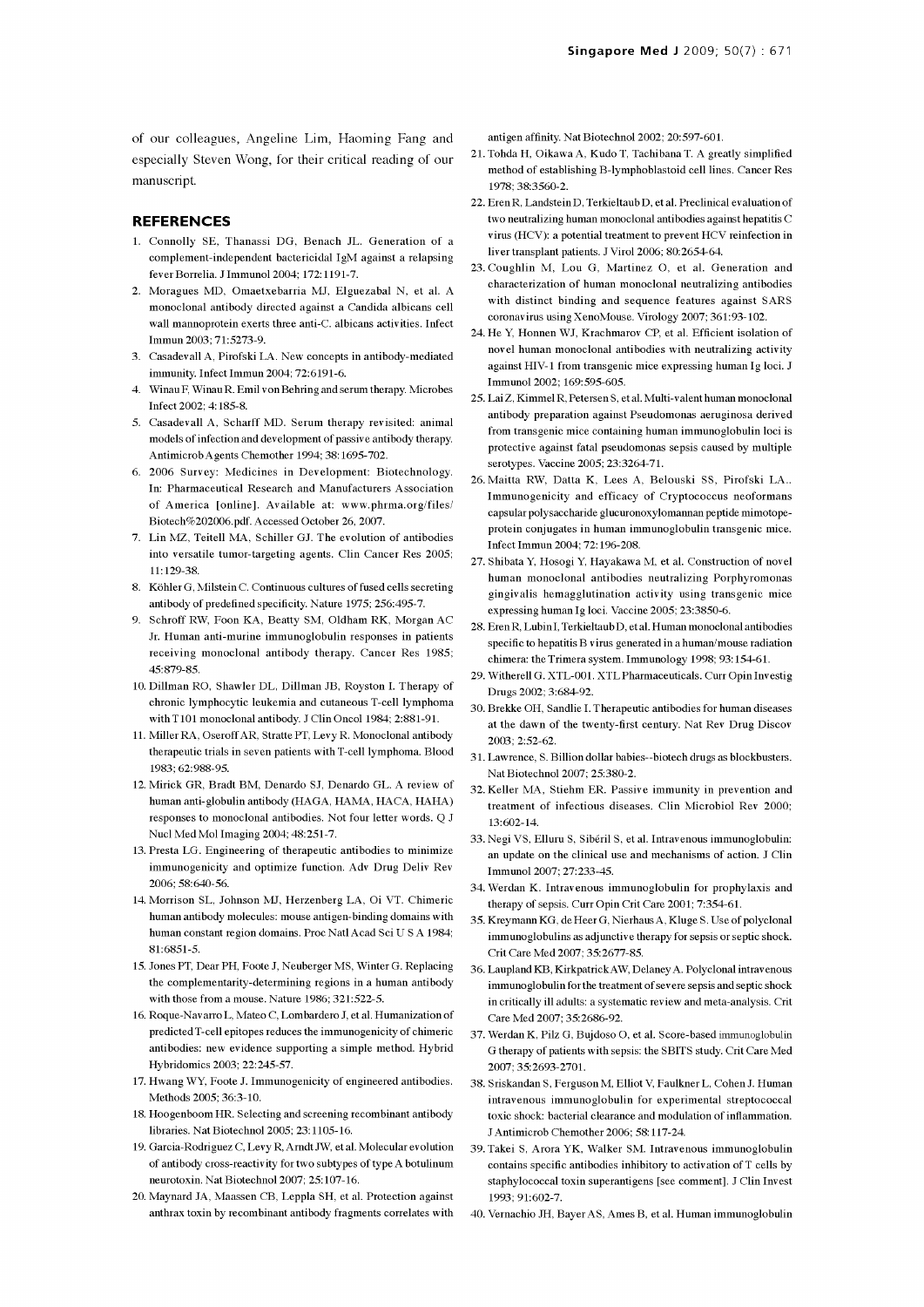G recognizing fibrinogen -binding surface proteins is protective against both Staphylococcus aureus and Staphylococcus epidermidis infections in vivo. Antimicrob Agents Chemother 2006; 50:511-8.

- 41. Hampson FG, Hancock SW, Primhak RA. Disseminated sepsis due to a Panton-Valentine leukocidin producing strain of community acquired meticillin resistant Staphylococcus aureus and use of intravenous immunoglobulin therapy. Arch Dis Child 2006; 91:201.
- 42. Norrby-Teglund A, Muller MP, Mcgeer A, et al. Successful management of severe group A streptococcal soft tissue infections using an aggressive medical regimen including intravenous polyspecific immunoglobulin together with a conservative surgical approach. Scand J Infect Dis 2005; 37:166-72.
- 43. Bass EB, Powe NR, Goodman SN, et al. Efficacy of immune globulin in preventing complications of bone marrow transplantation: a meta-analysis. Bone Marrow Transplant 1993; 12:273-82.
- 44. Carbone J, Sarmiento E, Palomo J, et al. The potential impact of substitutive therapy with intravenous immunoglobulin on the outcome of heart transplant recipients with infections. Transplant Proc 2007; 39:2385-8.
- 45. Weill D, Lock BJ, Wewers DL, et al. Combination prophylaxis with ganciclovir and cytomegalovirus (CMV) immune globulin after lung transplantation: effective CMV prevention following daclizumab induction. Am J Transplant 2003; 3:492-6.
- 46. Glatman-Freedman A, Casadevall A. Serum therapy for tuberculosis revisited: reappraisal of the role of antibody -mediated immunity against Mycobacterium tuberculosis. Clin Microbiol Rev 1998; 11:514-32.
- 47. Miki K, Mackaness GB. The passive transfer of acquired resistance to listeria monocytogenes. J Exp Med 1964; 120:93-103.
- 48. Lim NK, Kim JH, Oh MS, et al. An anthrax lethal factorneutralizing monoclonal antibody protects rats before and after challenge with anthrax toxin. Infect Immun 2005; 73:6547-51.
- 49. Vitale L, Blanset D, Lowy I, et al. Prophylaxis and therapy of inhalational anthrax by a novel monoclonal antibody to protective antigen that mimics vaccine -induced immunity. Infect Immun 2006; 74:5840-7.
- 50. Peterson JW, Comer JE, Noffsinger DM, et al. Human monoclonal anti-protective antigen antibody completely protects rabbits and is synergistic with ciprofloxacin in protecting mice and guinea pigs against inhalation anthrax. Infect Immun 2006; 74:1016-24.
- 51. Sheoran AS, Chapman-Bonofiglio S, Harvey BR, et al. Human antibody against shiga toxin 2 administered to piglets after the onset of diarrhea due to Escherichia coli O157:H7 prevents fatal systemic complications. Infect Immun 2005; 73:4607-13.
- 52. Fogle MR, Griswold JA, Oliver JW, Hamood AN. Anti-ETA IgG neutralizes the effects of Pseudomonas aeruginosa exotoxin A. J Surg Res 2002; 106:86-98.
- 53. McClain MS, Cover TL. Functional analysis of neutralizing antibodies against Clostridium perfringens epsilon -toxin. Infect Immun 2007; 75:1785-93.
- 54. Smith TJ, Lou J, Geren IN, et al. Sequence variation within botulinum neurotoxin serotypes impacts antibody binding and neutralization. Infect Immun 2005; 73:5450-7.
- 55. Gidney MA, Plested JS, Lacelle S, et al. Development, characterization, and functional activity of a panel of specific monoclonal antibodies to inner core lipopolysaccharide epitopes in Neisseria meningitidis. Infect Immun 2004; 72:559-69.
- 56. Kelly -Quintos C, Cavacini LA, Posner MR, Goldmann D, Pier GB. Characterization of the opsonic and protective activity against Staphylococcus aureus of fully human monoclonal antibodies specific for the bacterial surface polysaccharide poly-N-acetylglucosamine. Infect Immun 2006; 74:2742-50.
- 57. Sun Y, Hwang Y, Nahm MH. Avidity, potency, and cross reactivity of monoclonal antibodies to pneumococcal capsular polysaccharide serotype 6B. Infect Immun 2001; 69:336-44.
- 58. Domanski PJ, Patel PR, Bayer AS, et al. Characterization of a

humanized monoclonal antibody recognizing clumping factor A expressed by Staphylococcus aureus. Infect Immun 2005; 73:5229-32.

- 59. Weems JJ Jr, Steinberg JP, Filler S, et al. Phase II, randomized, double-blind, multicenter study comparing the safety and pharmacokinetics of tefibazumab to placebo for treatment of Staphylococcus aureus bacteremia. Antimicrob Agents Chemother 2006; 50:2751-5.
- 60. Dadachova E, Casadevall A. Treatment of infection with radiolabeled antibodies. Q J Nucl Med Mol Imaging 2006; 50:193-204.
- 61. Alsmadi O, Tilley SA. Antibody -dependent cellular cytotoxicity directed against cells expressing human immunodeficiency virus type 1 envelope of primary or laboratory -adapted strains by human and chimpanzee monoclonal antibodies of different epitope specificities. J Virol 1998; 72:286-93.
- 62. Hezareh M, Hessell AJ, Jensen RC, van de Winkel JG, Parren PW. Effector function activities of a panel of mutants of a broadly neutralizing antibody against human immunodeficiency virus type 1. J Virol 2001; 75:12161-8.
- 63. Galun E, Eren R, Safadi R, et al. Clinical evaluation (phase I) of a combination of two human monoclonal antibodies to HBV: safety and antiviral properties. Hepatology 2002; 35:673-9.
- 64. Heijtink RA, van Nunen AB, van Bergen P, et al. Administration of a human monoclonal antibody (TUVIRUMAB) to chronic hepatitis B patients pre-treated with lamivudine: monitoring of serum TUVIRUMAB in immune complexes. J Med Virol 2001; 64:427-34.
- 65. Trkola A, Kuster H, Rusert P, et al. Delay of HIV -1 rebound after cessation of antiretroviral therapy through passive transfer of human neutralizing antibodies. Nat Med 2005; 11:615-22.
- 66. Hanson BJ, Boon AC, Lim AP, et al. Passive immunoprophylaxis and therapy with humanized monoclonal antibody specific for influenza A H5 hemagglutinin in mice. Respir Res 2006; 7:126.
- 67. Simmons CP, Bernasconi NL, Suguitan AL, et al. Prophylactic and therapeutic efficacy of human monoclonal antibodies against H5N1 influenza. PLoS Med 2007; 4:e178.
- 68. Greenough TC, Babcock GJ, Roberts A, et al. Development and characterization of a severe acute respiratory syndrome -associated coronavirus-neutralizing human monoclonal antibody that provides effective immunoprophylaxis in mice. J Infect Dis 2005; 191:507-14.
- 69. ter Meulen J, Bakker AB, van den Brink EN, et al. Human monoclonal antibody as prophylaxis for SARS coronavirus infection in ferrets. Lancet 2004; 363:2139-41.
- 70. Morrey JD, Siddharthan V, Olsen AL, et al. Defining limits of treatment with humanized neutralizing monoclonal antibody for West Nile virus neurological infection in a hamster model. Antimicrob Agents Chemother 2007; 51:2396-402.
- 71. Oliphant T, Engle M, Nybakken GE, et al. Development of a humanized monoclonal antibody with therapeutic potential against West Nile virus. Nat Med 2005; 11:522-30.
- 72. Engle MJ, Diamond MS. Antibody prophylaxis and therapy against West Nile virus infection in wild -type and immunodeficient mice. J Virol 2003; 77:12941-9.
- 73. Mazor Y, Van Blarcom T, Mabry R, Iverson BL, Georgiou G. Isolation of engineered, full-length antibodies from libraries expressed in Escherichia coli. Nat Biotechnol 2007; 25:563-5.
- 74. Simmons LC, Reilly D, Klimowski L, et al. Expression of fulllength immunoglobulins in Escherichia coli: rapid and efficient production of aglycosylated antibodies. J Immunol Methods 2002; 263:133-47.
- 75. Li H, Sethuraman N, Stadheim TA, et al. Optimization of humanized IgGs in glycoengineered Pichia pastoris. Nat Biotechnol 2006; 24:210-5.
- 76. Shields RL, Lai J, Keck R, et al. Lack of fucose on human IgG1 N -linked oligosaccharide improves binding to human Fcgamma Rill and antibody -dependent cellular toxicity. J Biol Chem 2002; 277:26733-40.